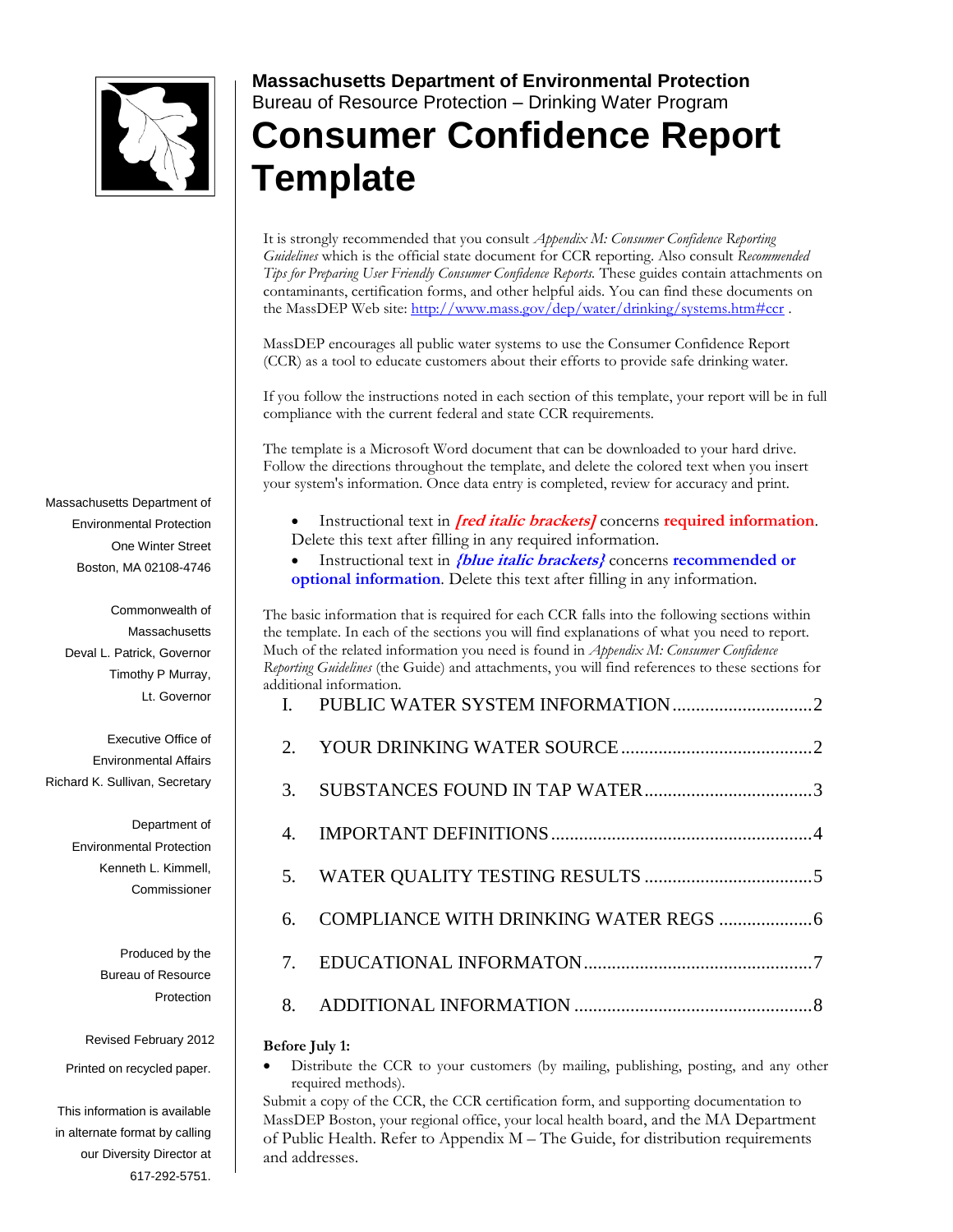# 2011 Annual Drinking Water Quality Report **For** Leicester Water Supply District Leicester, Massachusetts MASSDEP PWSID # 2151000

This report is a snapshot of drinking water quality that we provided last year. Included are details about where your water comes from, what it contains, and how it compares to state and federal standards. We are committed to providing you with information because informed customers are our best allies.

## **I. PUBLIC WATER SYSTEM INFORMATION**

<span id="page-1-0"></span>Address: *P.O. Box 86, 124 Pine Street, Leicester, MA 01524*

Contact Person: *Roger A. Hammond, Superintendent*

Telephone #: *(508) 892-8484* Fax #: (508) 892-1812

Internet Address: www.lwsd.net

#### **Water System Improvements**

Our water system is routinely inspected by the Massachusetts Department of Environmental Protection (MassDEP). MassDEP inspects our system for its technical, financial, and managerial capacity to provide safe drinking water to you. To ensure that we provide the highest quality of water available, your water system is operated by a Massachusetts certified operator who oversees the routine operations of our system. As part of our ongoing commitment to you, last year we made the following improvements to our system: *Created a hydraulic model of the whole system; updated our Geographic Information System (GIS) layers;*

## **Opportunities for Public Participation**

If you would like to participate in discussions regarding your water quality, you may attend the following meetings or educational events: Commisioner's meetings are the third Thurday of each month at 10 am in the office of the Leicester Water Supply District, 124 Pine Street, Leicester, MA 01524. Our annual meeting is held on the last Tuesday of April each year.

# **2. YOUR DRINKING WATER SOURCE**

## <span id="page-1-1"></span>**Where Does My Drinking Water Come From?**

*Your water is provided by the following sources listed below:*

*The Leicester Water Supply district is a Municipla Water System that provides water to about 3,300 residents in the central area of Leicester. The water we distribute is groundwater that is pumped from the aquifer's in the bedrock. The sources include two area; a well field in the Town of Paxton (Source Id # 01G, 02G, 03G, and O4G) and two wells in Leicester, the Whittemore Street well (05G) and the RawsonSstreet well(06G). The Whittemore Street well is currently out of service until treatment for arsenic and uranium can be provided. Two Water tanks (600,000 gallon each), located just north off Route 56 near the Leicester High School and Leicester Primary schools, provide storage and deliver water through our distribution system to your homes and businesses.* 

| Source Name     | MassDEP Source ID# | Source Type | Location of Source       |
|-----------------|--------------------|-------------|--------------------------|
| 01G             | 2151000-01G        | Groundwater | Paxton well field        |
| 02G             | 2151000-02G        | Groundwater | Paxton well field        |
| 03G             | 2151000-03G        | Groundwater | Paxton well field        |
| 04G (Jim Dandy) | 2151000-04G        | Groundwater | Paxton well field        |
| 05G             | 2151000-05G        | Groundwater | <b>Whittemore Street</b> |
| 06G             | 2151000-06G        | Groundwater | Rawson Street            |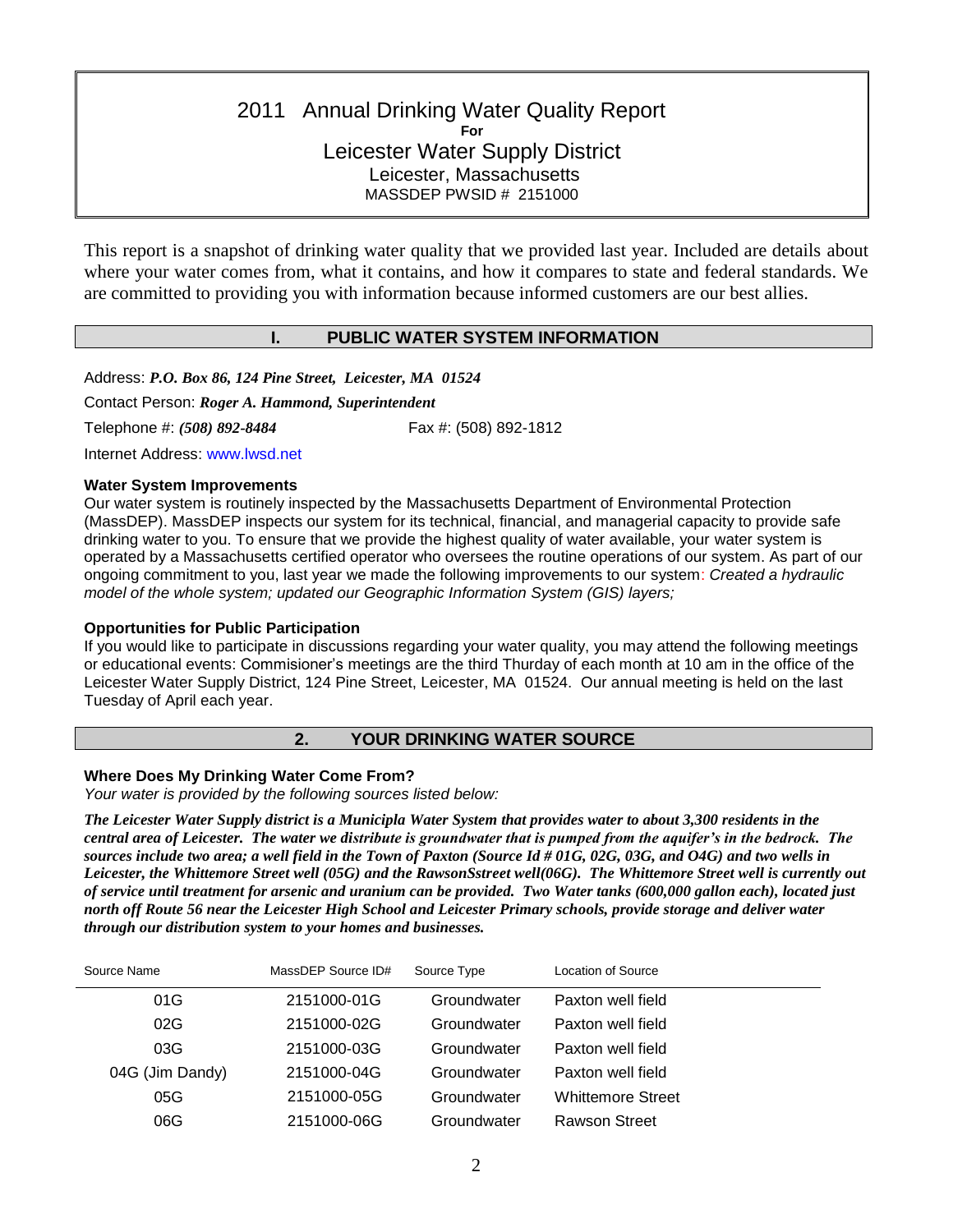## **Is My Water Treated?**

Our water system makes every effort to provide you with safe and pure drinking water. To improve the quality of the water delivered to you, we treat it to remove several contaminants.

- *We add a disinfectant to protect you against microbial contaminants.*
- *We chemically treat the water to reduce lead and copper concentrations.*
- *We aerate the water to reduce radon concentrations.(Well #06G)*
- *We chemically treat the water to reduce levels of iron and manganese.*
- *We filter the water to remove uranium and other naturally occurring radionuclides.(Wells 02G, 03G + 06G)*
- *We filter the water to remove arsenic. (Wells 02G, 03G + 06G)*

The water quality of our system is constantly monitored by us and MassDEP to determine the effectiveness of existing water treatment and to determine if any additional treatment is required.

Our water system makes every effort to provide you with safe and pure drinking water. The water quality of our system is constantly monitored by us and MassDEP to determine if any treatment may be required. Prior water quality test results show that the water needs to be treated to continue to meet these goals. To improve the quality of the water, our system is working on the installation of treatment to arsenic and uranium in Well #05G (Whittemore Street)*.* We expect this treatment to be on-line and operational by *April 2014.*

## **How Are These Sources Protected?**

MassDEP has prepared a Source Water Assessment Program (SWAP) Report for the water supply source(s) serving this water system. The SWAP Report assesses the susceptibility of public water supplies.

#### **What is My System's Ranking?**

A susceptibility ranking of Moderate was assigned to this system using the information collected during the assessment by MassDEP.

#### **Where Can I See The SWAP Report?**

The complete SWAP report is available at *our office located at 124 Pine Street, Leicester, MA during regular business hours* and online at *<http://www.mass.gov/dep/water/drinking/sourcewa.htm#reports>* . For more information, call *Roger A. Hammond at (508) 892-8484.*

Residents can help protect sources by:

- *Practicing good septic system maintenance*
- *Supporting water supply protection initiatives at the next town meeting*
- *Taking hazardous household chemicals to hazardous materials collection days*
- *Contacting the water department or Board of Health to volunteer for monitoring or education outreach to schools*
- <span id="page-2-0"></span>*Limiting pesticide and fertilizer use, etc.*

# **3. SUBSTANCES FOUND IN TAP WATER**

Sources of drinking water (both tap water and bottled water) include rivers, lakes, streams, ponds, reservoirs, springs, and wells. As water travels over the surface of the land or through the ground, it dissolves naturallyoccurring minerals, and in some cases, radioactive material, and can pick up substances resulting from the presence of animals or from human activity.

Contaminants that may be present in source water include:

**Microbial contaminants** -such as viruses and bacteria, which may come from sewage treatment plants, septic systems, agricultural livestock operations, and wildlife.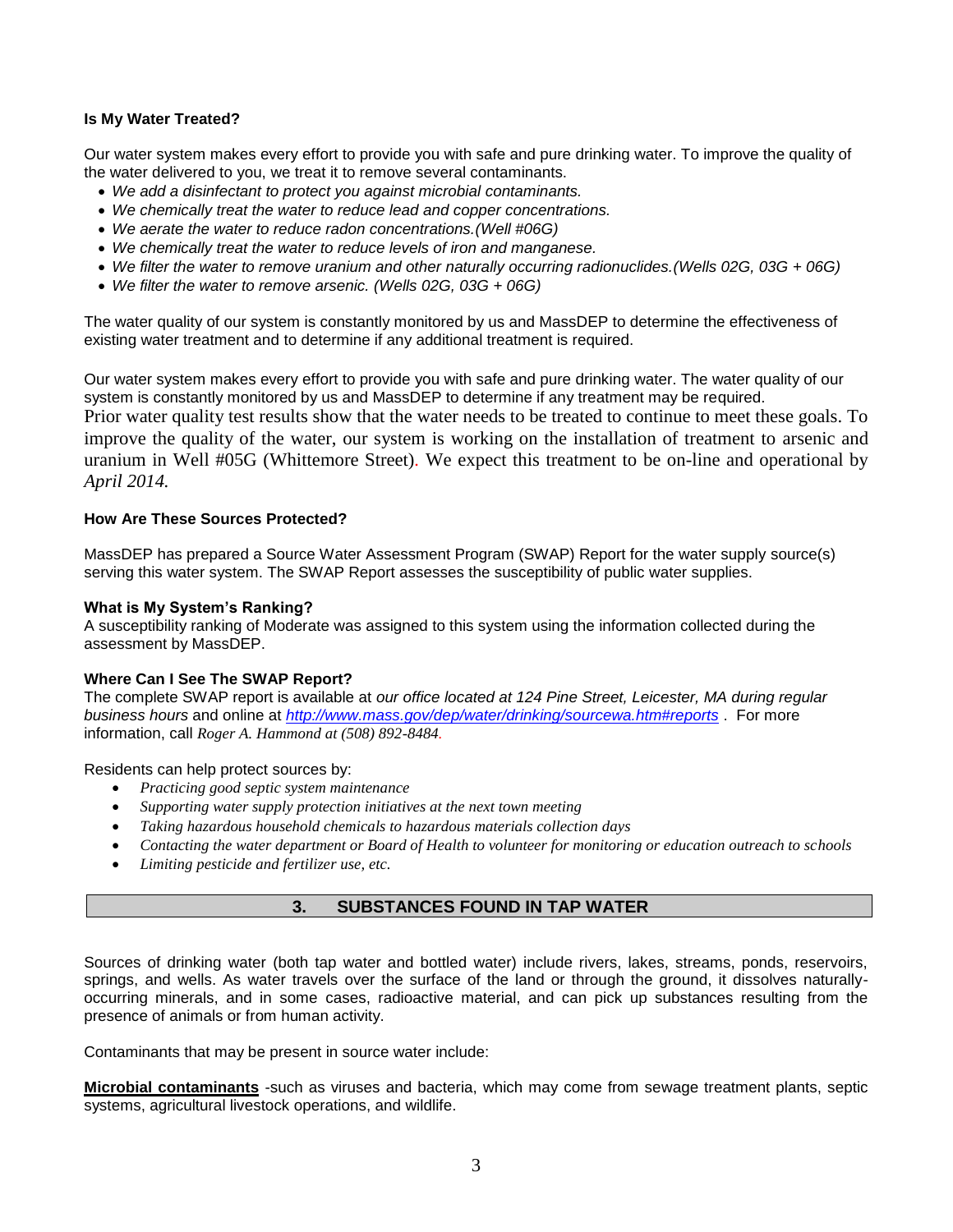**Inorganic contaminants** -such as salts and metals, which can be naturally-occurring or result from urban stormwater runoff, industrial, or domestic wastewater discharges, oil and gas production, mining, and farming.

**Pesticides and herbicides** -which may come from a variety of sources such as agriculture, urban stormwater runoff, and residential uses.

**Organic chemical contaminants** -including synthetic and volatile organic chemicals, which are by-products of industrial processes and petroleum production, and can also come from gas stations, urban stormwater runoff, and septic systems.

**Radioactive contaminants** -which can be naturally occurring or be the result of oil and gas production and mining activities.

In order to ensure that tap water is safe to drink, the Department of Environmental Protection (MassDEP) and U.S. Environmental Protection Agency (EPA) prescribe regulations that limit the amount of certain contaminants in water provided by public water systems. The Food and Drug Administration (FDA) and Massachusetts Department of Public Health (DPH) regulations establish limits for contaminants in bottled water that must provide the same protection for public health. All drinking water, including bottled water, may reasonably be expected to contain at least small amounts of some contaminants. The presence of contaminants does not necessarily indicate that water poses a health risk. More information about contaminants and potential health effects can be obtained by calling the EPA's Safe Drinking Water Hotline (800-426-4791).

Some people may be more vulnerable to contaminants in drinking water than the general population. Immunocompromised persons such as persons with cancer undergoing chemotherapy, persons who have undergone organ transplants, people with HIV/AIDS or other immune system disorders, some elderly, and some infants can be particularly at risk from infections. These people should seek advice about drinking water from their health care providers. EPA/Centers for Disease Control and Prevention (CDC) guidelines on lowering the risk of infection by cryptosporidium and other microbial contaminants are available from the Safe Drinking Water Hotline (800-426- 4791).

If present, elevated levels of lead can cause serious health problems, especially for pregnant women and young children. Lead in drinking water is primarily from materials and components associated with service lines and home plumbing. [INSERT THE NAME OF YOUR UTILITY] is responsible for providing high quality drinking water, but cannot control the variety of materials used in plumbing components. When your water has been sitting for several hours, you can minimize the potential for lead exposure by flushing your tap for 30 seconds to 2 minutes before using water for drinking or cooking. If you are concerned about lead in your water, you may wish to have your water tested. Information on lead in drinking water, testing methods, and steps you can take to minimize exposure is available from the Safe Drinking Water Hotline or at [http://www.epa.gov/safewater/lead.](http://www.epa.gov/safewater/lead)

## **4. IMPORTANT DEFINITIONS**

<span id="page-3-0"></span>**Maximum Contaminant Level (MCL)** – The highest level of a contaminant that is allowed in drinking water. MCLs are set as close to the MCLGs as feasible using the best available treatment technology.

**Maximum Contaminant Level Goal (MCLG)** –The level of a contaminant in drinking water below which there is no known or expected risk to health. MCLGs allow for a margin of safety.

**Maximum Residual Disinfectant Level (MRDL) --** The highest level of a disinfectant (chlorine, chloramines, chlorine dioxide) allowed in drinking water. There is convincing evidence that addition of a disinfectant is necessary for control of microbial contaminants.

**Maximum Residual Disinfectant Level Goal (MRDLG)** -- The level of a drinking water disinfectant (chlorine, chloramines, chlorine dioxide) below which there is no known of expected risk to health.

MRDLG's do not reflect the benefits of the use of disinfectants to control microbial contaminants.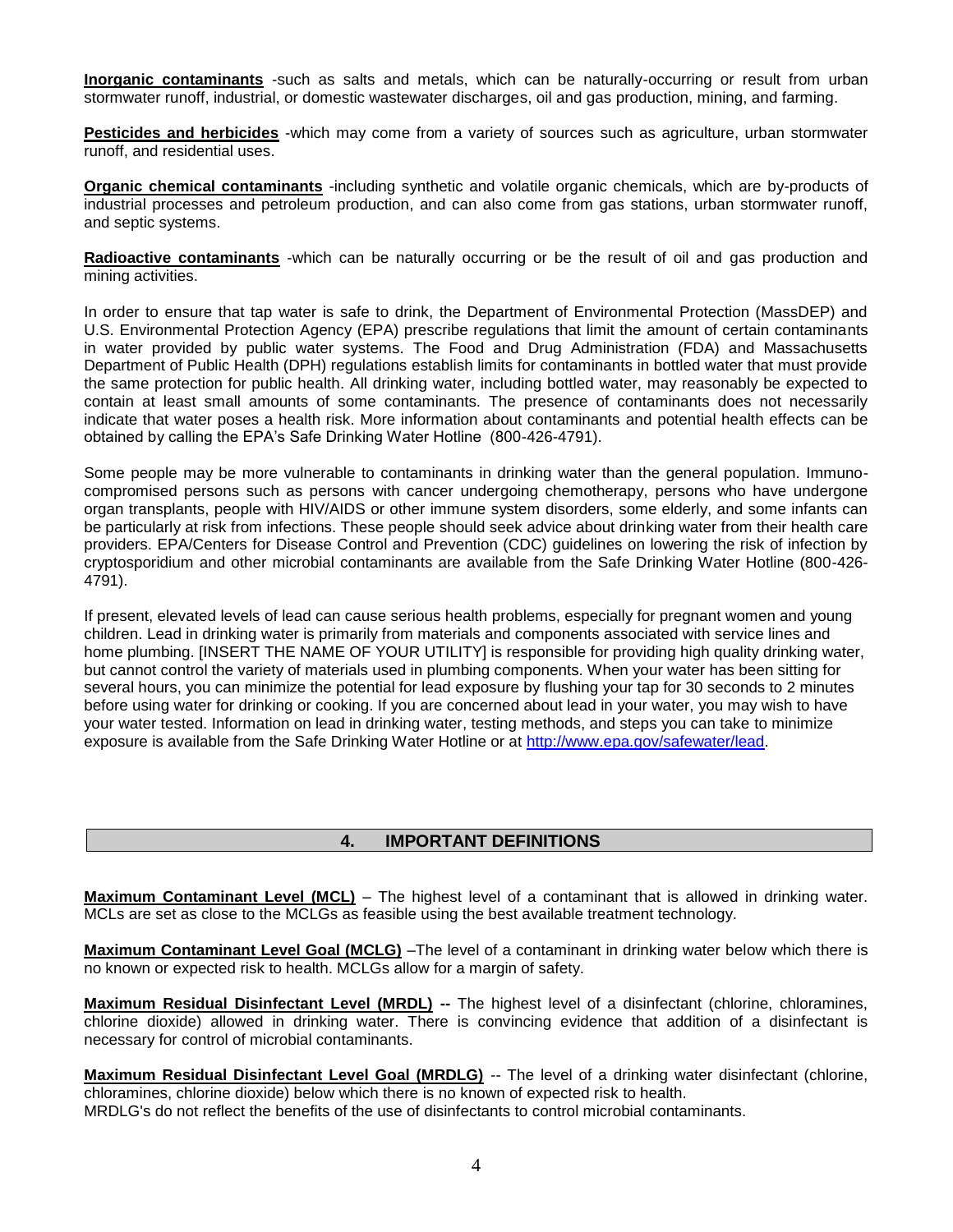**Treatment Technique (TT)** – A required process intended to reduce the level of a contaminant in drinking water.

**Action Level (AL)** – The concentration of a contaminant which, if exceeded, triggers treatment or other requirements that a water system must follow.

**90th Percentile** – Out of every 10 homes sampled, 9 were at or below this level.

**Variances and Exemptions** – State or EPA permission not to meet an MCL or a treatment technique under certain conditions.

- $ppm = parts per million, or milligrams per liter (mg/l)$
- $ppb = parts per billion$ , or micrograms per liter (ug/l)
- $ppt = parts per trillion, or nanograms per liter$
- $pCi/1$  = picocuries per liter (a measure of radioactivity)
- NTU = Nephelometric Turbidity Units
- $ND = Not Detection$
- $N/A$  = Not Applicable

mrem/year = millimrems per year (a measure of radiation absorbed by the body)

**Secondary Maximum Contaminant Level (SMCL)** – These standards are developed to protect the aesthetic qualities of drinking water and are not health based.

**Massachusetts Office of Research and Standards Guideline (ORSG)** – This is the concentration of a chemical in drinking water, at or below which, adverse health effects are unlikely to occur after chronic (lifetime) exposure. If exceeded, it serves as an indicator of the potential need for further action.

# **5. WATER QUALITY TESTING RESULTS**

#### <span id="page-4-0"></span>**What Does This Data Represent?**

The water quality information presented in the table(s) is from the most recent round of testing done in accordance with the regulations. All data shown was collected during the last calendar year unless otherwise noted in the table(s).

|                 | Date(s)<br>Collected | 90 <sup>TH</sup><br>percentile | Action<br>Level | <b>MCLG</b> | $#$ of sites<br>sampled | # of sites above<br><b>Action Level</b> | Possible Source of Contamination                                                                                |
|-----------------|----------------------|--------------------------------|-----------------|-------------|-------------------------|-----------------------------------------|-----------------------------------------------------------------------------------------------------------------|
| Lead<br>(ppb)   | 2010                 | 2                              | 15              | 0           | 10                      |                                         | Corrosion of household<br>plumbing systems; Erosion of<br>natural deposits                                      |
| Copper<br>(ppm) | 2010                 | 0.3                            | 1.3             | 1.3         | 10                      |                                         | Corrosion of household<br>plumbing systems; Erosion of<br>natural deposits; Leaching<br>from wood preservatives |

"*If present, elevated levels of lead can cause serious health problems, especially for pregnant women and young children. Lead in drinking water is primarily from materials and components associated with service lines and home plumbing. The Leicester Water Supply District is responsible for providing high quality drinking water, but cannot control the variety of materials used in plumbing components. When your water has been sitting for several hours, you can minimize the potential for lead exposure by flushing your tap for 30 seconds to 2 minutes before using water for drinking or cooking. If you are concerned about lead in your water, you may wish to have your water tested. Information on lead in drinking water, testing methods, and steps you can take to minimize exposure is available from the Safe Drinking Water Hotline or at [http://www.epa.gov/safewater/lead.](http://www.epa.gov/safewater/lead)"*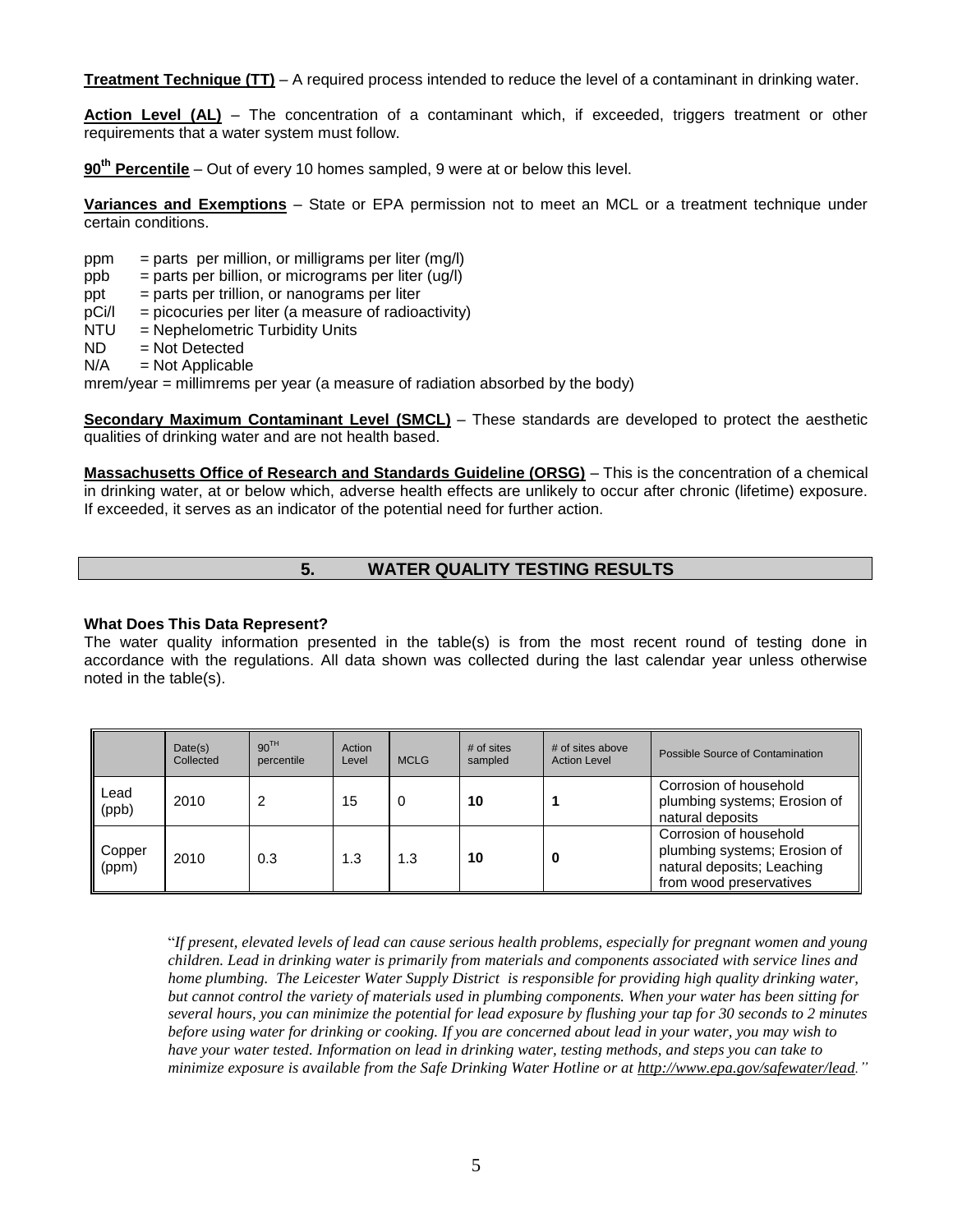|                             | Highest # Positive<br>in a month | <b>MCL</b> | <b>MCLG</b> | Violation<br>(Y/N) | Possible Source of Contamination     |
|-----------------------------|----------------------------------|------------|-------------|--------------------|--------------------------------------|
| <b>Total Coliform</b>       |                                  |            |             |                    | Naturally present in the environment |
| Fecal Coliform or<br>E.coli |                                  |            |             |                    | Human and animal fecal waste         |

\* Compliance with the Fecal Coliform/E.coli MCL is determined upon additional repeat testing.

Unregulated contaminants are those for which there are no established drinking water standards. The purpose of unregulated contaminant monitoring is to assist regulatory agencies in determining their occurrence in drinking water and whether future regulation is warranted.

## **6. COMPLIANCE WITH DRINKING WATER REGS**

## <span id="page-5-0"></span>**Does My Drinking Water Meet Current Health Standards?**

We are committed to providing you with the best water quality available. However some contaminants that were tested last year did not meet all applicable health standards regulated by the state and federal government. Due to contaminant violations of E-coli and Total Coliform during the period(s) of June 16, 2011 to June 18, 2011 our system took the following corrective actions.

- We collected additional samples.
- A boil water order was issued
- We announced public notification by newspaper, posting notices etc.
- We disinfected and flushed the distribution system to eliminate coliform bacteria.

Our water system and MassDEP monitor and record the effectiveness of actions taken in response to contaminant violations. The health effect statement for this contaminant is listed below.

#### **Health Effects Statements**

Infants and children who drink water containing lead in excess of the action level could experience delays in their physical or mental development. Children could show slight deficits in attention span and learning abilities. Adults who drink this water over many years could develop kidney problems or high blood pressure.

Copper is an essential nutrient, but some people who drink water containing copper in excess of the action level over a relatively short amount of time could experience gastrointestinal distress. Some people who drink water containing copper in excess of the action level over many years could suffer liver or kidney damage. People with Wilson's Disease should consult their personal doctor.

Total Coliform: Coliforms are bacteria that are naturally present in the environment and are used as an indicator that other potentially harmful bacteria may be present. Coliforms were found in more samples than allowed and this was a warning of potential problems.

Fecal coliforms and E.coli are bacteria whose presence indicates that the water may be contaminated with human or animal wastes. Microbes in these wastes can cause short-term effects, such as diarrhea, cramps, nausea, headaches, or other symptoms. They may pose a special health risk for infants, young children, and people with severely-compromised immune systems.

Some people who drink water containing arsenic in excess of the MCL over many years could experience skin damage or problems with their circulatory system, and may have an increased risk of getting cancer.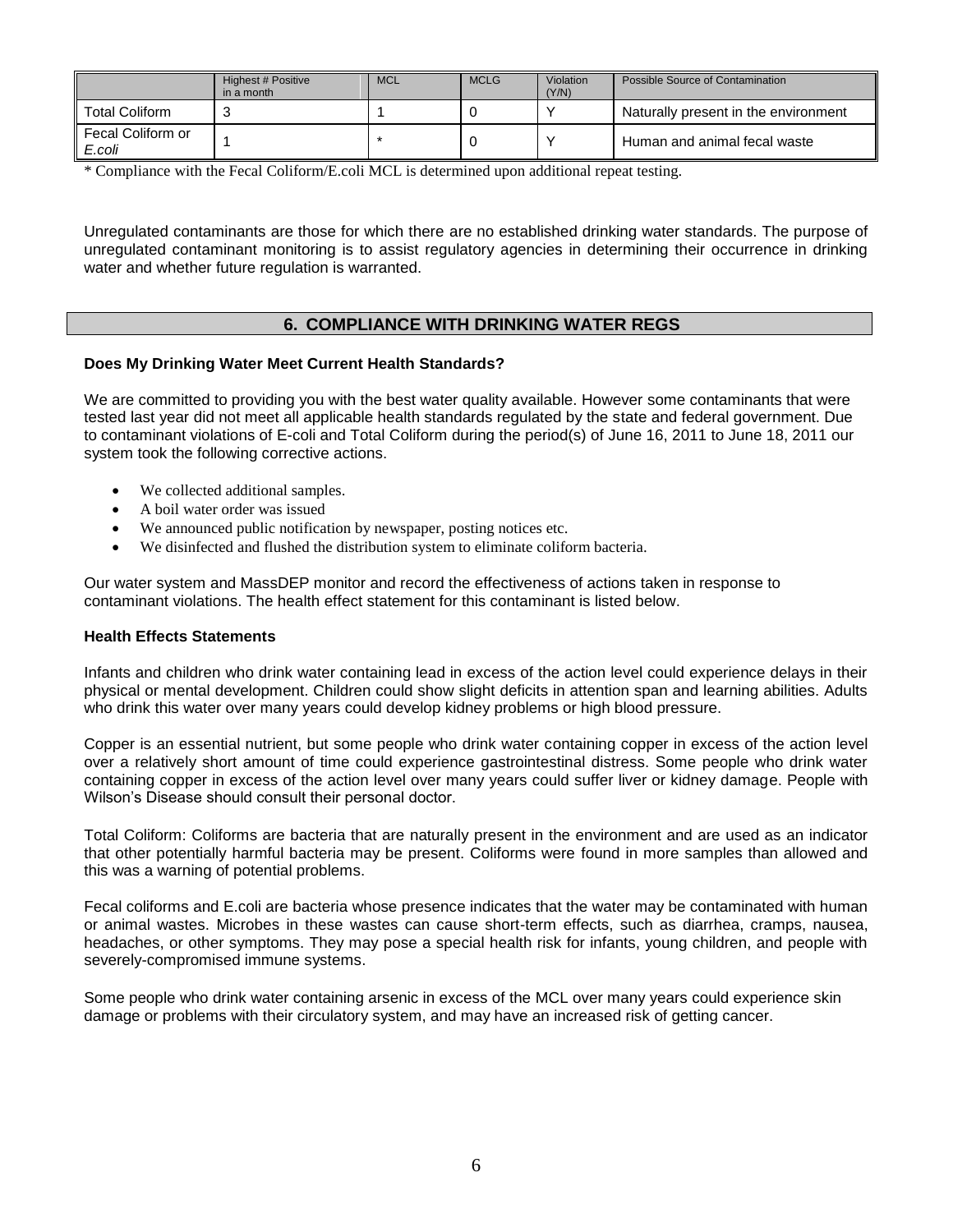## **Drinking Water Violations**

#### *Monitoring and reporting compliance data*

We failed to complete required sampling in a timely manner, which is a monitoring and reporting violation. Because we did not take the required number of samples, we did not know whether the contaminants were present in your drinking water, and we are unable to tell you whether your health was at risk during that time. The contaminants for which monitoring was not done are listed in the table below, with the period during which samples should have been taken, the number of samples each contaminant required, the number taken, and when the required sampling was conducted. In addition to sampling for these contaminants, our system announced public notification upon awareness of the violation.

| Contaminant                      | <b>Monitoring Period</b> | <b>Number of Samples</b><br>Required | <b>Number of Samples</b><br>Taken | Date Sampling<br><b>Conducted</b> | <b>Health Effects</b> |
|----------------------------------|--------------------------|--------------------------------------|-----------------------------------|-----------------------------------|-----------------------|
| Volatile Organic<br>Contaminants | 4/2011-6/201             |                                      |                                   | 9/2011                            | <b>Unknown</b>        |
| Arsenic                          | 4/2011-6/2011            |                                      |                                   | 9/2011                            | Unknown               |
| Uranium                          | 4/2011-6/2011            |                                      | ◠                                 | 9/2011                            | Unknown               |

Inadequately treated water may contain disease-causing organisms. These organisms include bacteria, viruses, and parasites, which can cause symptoms such as nausea, cramps, diarrhea, and associated headaches.

*Record keeping requirements*

# **7. EDUCATIONAL INFORMATON**

## <span id="page-6-0"></span>**Do I Need To Be Concerned About Certain Contaminants Detected In My Water?**

*If present, elevated levels of lead can cause serious health problems, especially for pregnant women and young children.*  Lead in drinking water is primarily from materials and components associated with service lines and home plumbing. *Leicester Water Supply District is responsible for providing high quality drinking water, but cannot control the variety of materials used in plumbing components. When your water has been sitting for several hours, you can minimize the potential for lead exposure by flushing your tap for 30 seconds to 2 minutes before using water for drinking or cooking. If you are concerned about lead in your water, you may wish to have your water tested. Information on lead in drinking water, testing methods, and steps you can take to minimize exposure is available from the Safe Drinking Water Hotline or at [http://www.epa.gov/safewater/lead.](http://www.epa.gov/safewater/lead)* 

*Arsenic:* While your drinking water meets EPA's standard for arsenic, it does contain low levels of arsenic. EPA's standard balances the current understanding of arsenic's possible health effects against the cost of removing arsenic from drinking water. EPA continues to research the health effects of low levels of arsenic which is a mineral know to cause cancer in humans at high concentrations and is linked to other health effects such as skin damage and circulatory problems.

*Total Trihalomethanes:* Some people who drink water containing trihalomethanes in excess of the MCL over many years experience problems with their liver, kidneys, or central nervous systems, and may have increased risk of getting cancer.

*Sodium* sensitive individuals, such as those experiencing hypertension, kidney failure, or congestive heart failure, should be aware of the sodium levels where exposures are being carefully controlled.

*Manganese -* EPA has established a lifetime health advisory (HA) value of 0.3 ppm for manganese to protect against concerns of potential neurological effects, and a One-day and 10-day HA of 1 ppm for acute exposure.